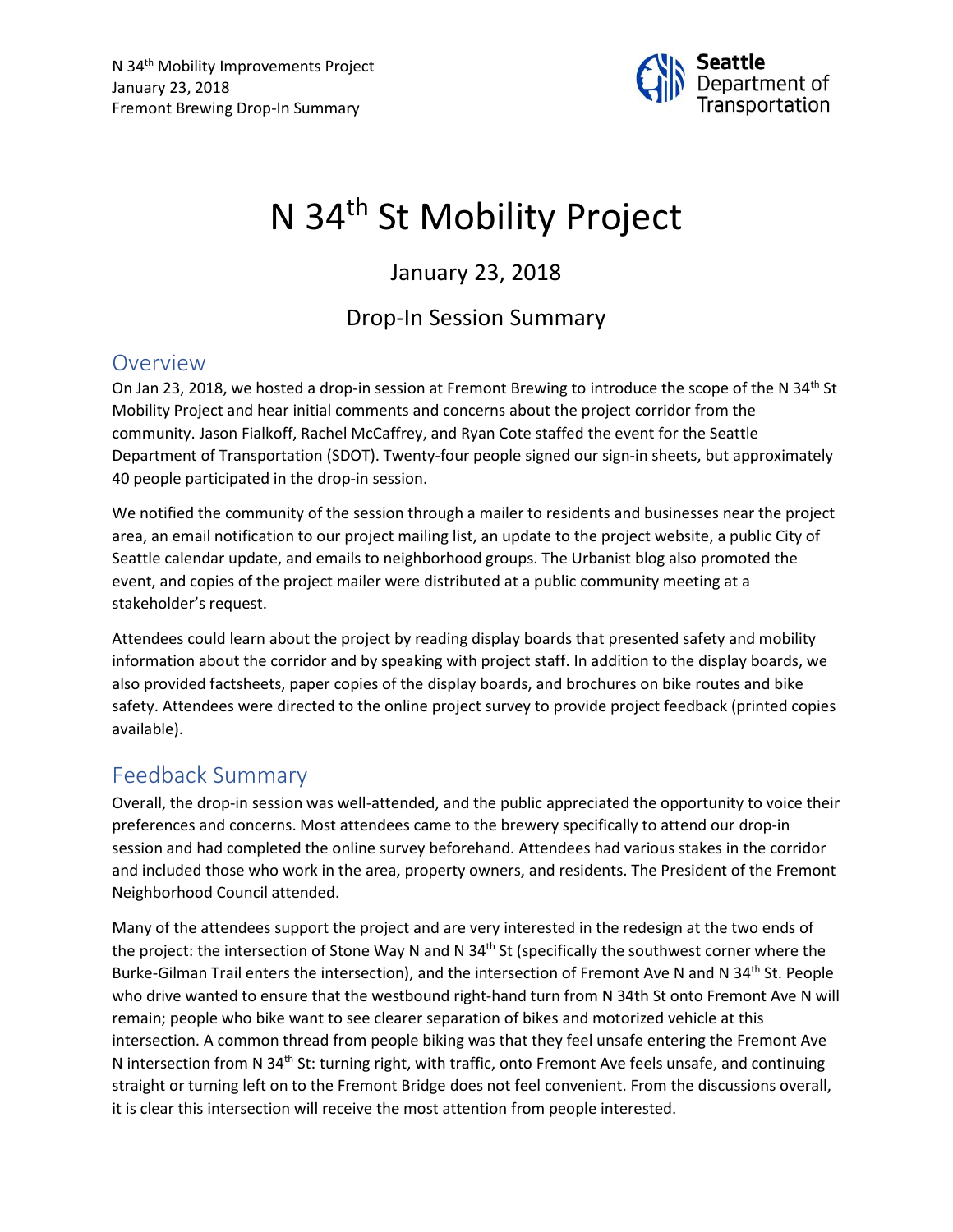N 34<sup>th</sup> Mobility Improvements Project January 23, 2018 Fremont Brewing Drop-In Summary



People biking were clear that N 34th is an important connection for people who are commuting to and from work. While the Burke-Gilman Trail is nearby, the connection to the Fremont Bridge is N 34th St, and the path can be slower, especially during summer months. Many who currently bike on N 34th do not feel unsafe but do feel that the intersections at Fremont and Stone are inconvenient and not intuitive.

The intersection at Stone Way was also a popular discussion topic, particularly the southwest corner. Conflict is common at the intersection because of the merge between the Burke Gilman trail and sidewalk as they cross the south end of the intersection, where eastbound right-turning vehicles cross their path. Due to the location of the Solsticio Café near the intersection, it is a difficult location for vehicles to see pedestrians and people biking. People who walked and biked through the intersection noted that even with signals they feel unsafe due to the perceived blind right turn that many vehicles make at this intersection. Some stakeholders also mentioned the need to preserve a wide turning radius for freight vehicles, particularly the movement between the west leg of N 34th St and the north leg of Stone Way N. In addition to the concerns about intersection safety many attendees brought up drainage concerns at 34th/Stone as well.

Another common topic was the sidewalk on the south side of N 34th St. Some attendees asked that we increase the size of the sidewalk on the south side of Fremont Ave between Troll Ave N and Albion Pl N. Sidewalk widening is outside the scope of the project grant.

In reference to the concepts, many attendees support better separation between bike and vehicle modes, but are anxious to see the designs for the entire corridor, particularly the intersections. A fair number of attendees did not express concern about eliminating parking, while many realize loading zones are essential on this street.

#### Next Steps

We will continue to receive feedback via the project survey through February. We will then use these survey results along with traffic data and analysis and our modal plan recommendations to develop a project concept.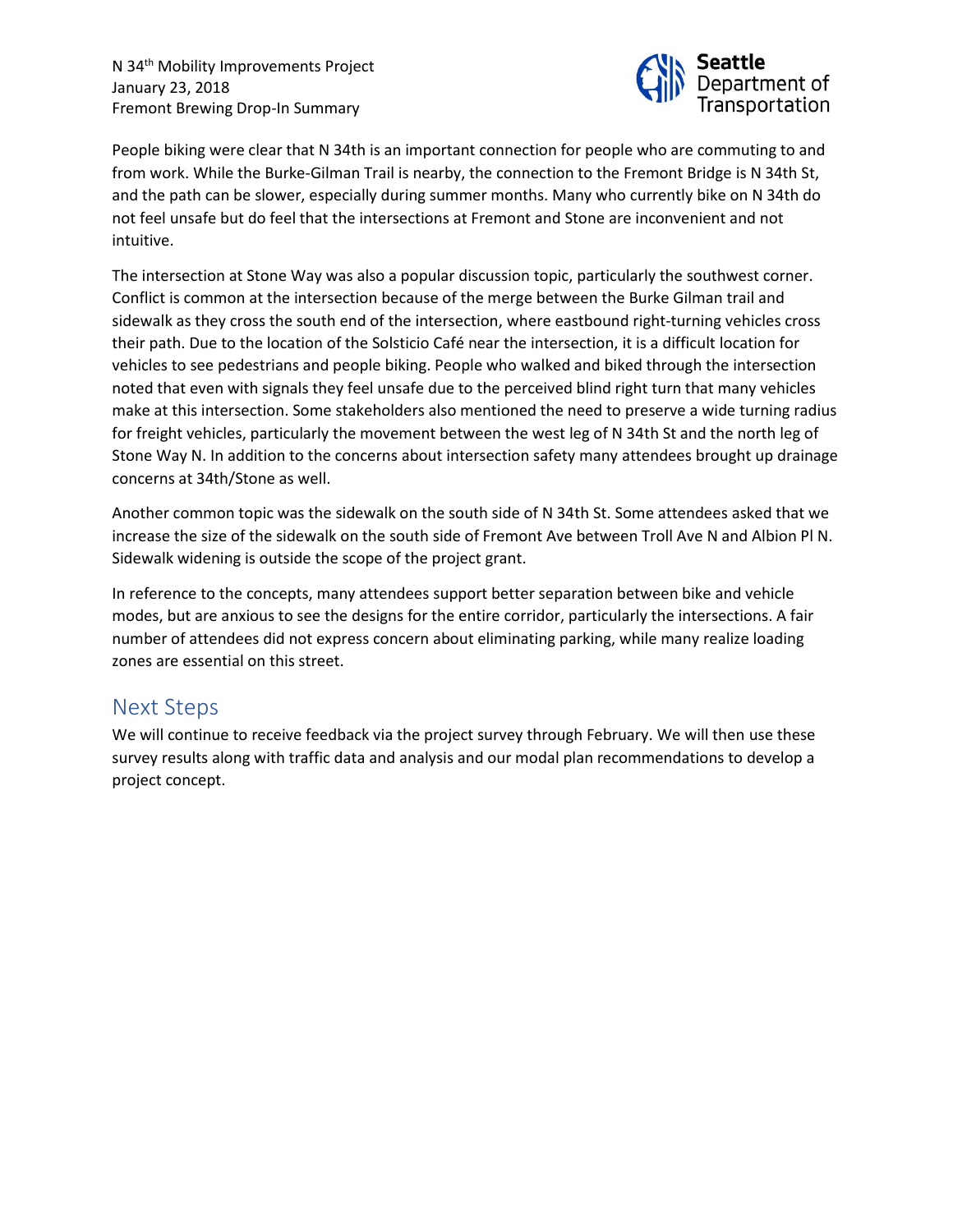N 34<sup>th</sup> Mobility Improvements Project January 23, 2018 Fremont Brewing Drop-In Summary



#### Appendix A: Notifications

Mailer and Mailing Area: